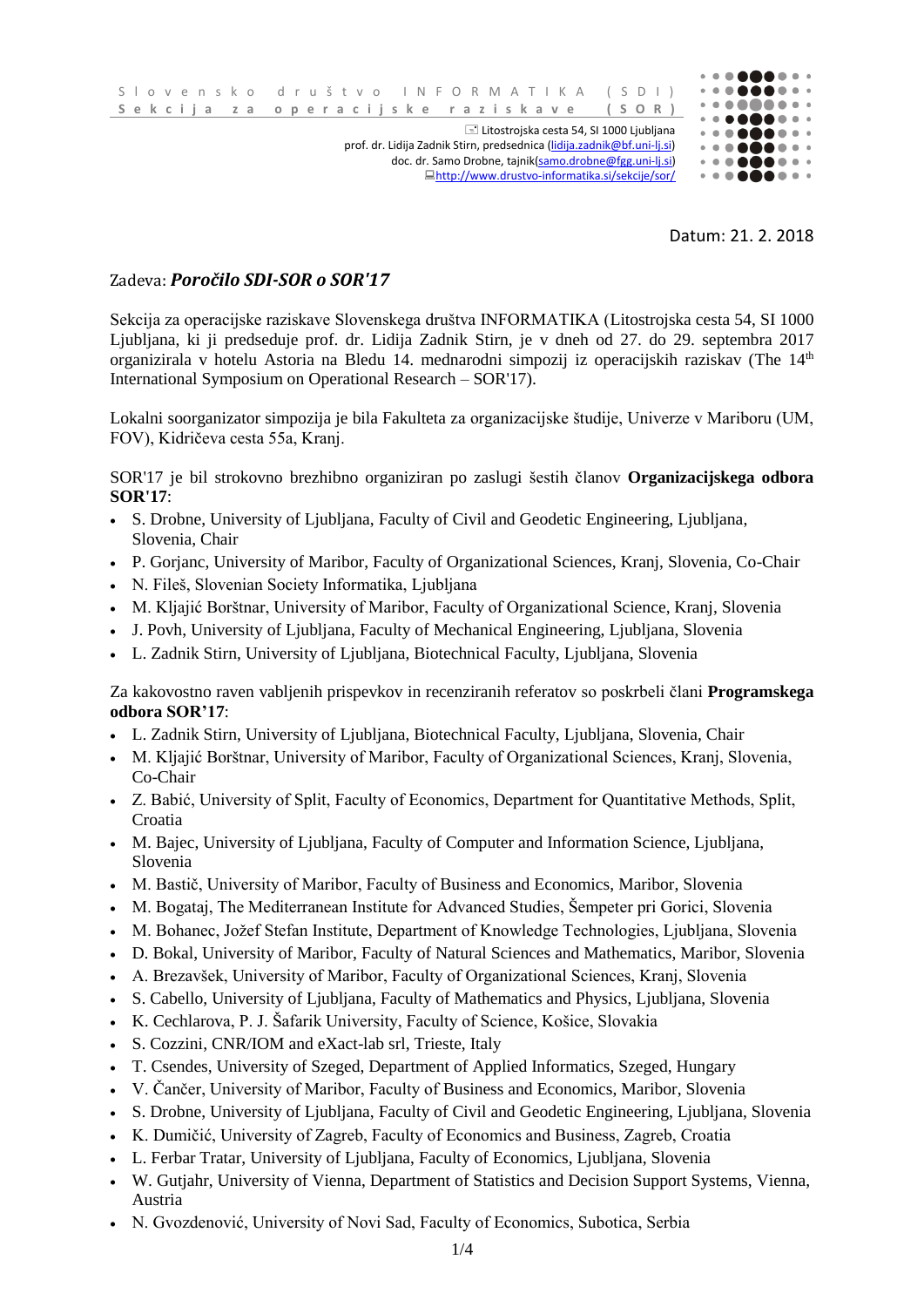- J. Jablonsky, University of Economics, Faculty of Informatics and Statistics, Prague, Czech Republic
- S. Klavžar, University of Ljubljana, Faculty of Mathematics and Physics, Ljubljana, Slovenia
- D. Kofjač, University of Maribor, Faculty of Organizational Sciences, Kranj, Slovenia
- J. Kušar, University of Ljubljana, Faculty of Mechanical Engineering, Ljubljana, Slovenia
- A. Lisec, University of Ljubljana, Faculty of Civil and Geodetic Engineering, Ljubljana, Slovenia
- Z. Lukač, University of Zagreb, Faculty of Economics and Business, Zagreb, Croatia
- L. Neralić, University of Zagreb, Faculty of Economics and Business, Zagreb, Croatia
- M. Pejić Bach, University of Zagreb, Faculty of Economics and Business, Zagreb, Croatia
- U. Pferschy, University of Graz, Department of Statistics and Operations Research, Graz, Austria
- J. Povh, University of Ljubljana, Faculty of Mechanical Engineering, Ljubljana, Slovenia
- V. Rajkovič, University of Maribor, Faculty of Organizational Sciences, Kranj, Slovenia
- M. S. Rauner, University of Vienna, Dept. of Innovation and Technology Management, Vienna, Austria
- B. Rodič, Faculty of Information Studies, Novo mesto, Slovenia
- R. Sotirov, Department of Econometrics and Operations Research, Tilburg University, The Netherlands
- K. Šorić, Zagreb School of Economics and Management, Zagreb, Croatia
- D. Škulj, University of Ljubljana, Faculty of Social Sciences, Ljubljana, Slovenia
- O. Tang, Linköping University, Department of Management and Engineering, Linköping, Sweden
- T. Trzaskalik, University of Economics, Department of Operational Research Katowice, Poland
- G. W. Weber, Middle East Technical University, Institute of Applied Mathematics, Ankara, Turkey
- M. Zekić Sušac, University of Osijek, Faculty of Economics, Croatia
- J. Žerovnik, University of Ljubljana, Faculty of Mechanical Engineering, Ljubljana, Slovenia

Simpozija se je udeležilo 97 strokovnjakov s področja operacijskih raziskav z univerz, inštitutov, podjetij in javne uprave in 7 spremljevalnih oseb. Izmed njih je bilo 75 tujih (iz 24 držav) in 29 domačih.

Udeleženci so predstavili 5 vabljenih predavanja in 97 recenziranih referatov, ki jih je napisalo 184 avtorjev in soavtorjev. Posebej je treba omeniti 4 vabljene predavatelje iz tujine in 1 iz Slovenije in častne govornike na otvoritveni slovesnosti, med katerimi gre posebno mesto predsednikom oziroma predstavnikom društev za operacijske raziskave naslednjih držav.

## **Častni govorniki** so bili:

- prof. dr. Lidija Zadnik Stirn, predsednica Sekcije za operacijske raziskave, Slovensko društvo Informatika;
- prof. dr. Iztok Podbregar, dekan Fakultete za organizacijske vede, Univerza v Mariboru;
- dr. Sarah Fores, predstavnika EURO (The Association of European Operational Research Societies):
- g. Niko Schlamberger, predsednik Slovenskega društva Informatika;
- prof. dr. Marijana Zekić-Sušac, predsednica Hrvaškega društva za operacijske raziskave;

## **Vabljeni predavatelji** (plenarna predavanja) so bili:

- Dr. Serge Bogaerts, Managing Director of PRACE aisbl. PRACE, the Partnership for Advanced Computing in Europe, Brussels, Belgium, naslov predavanja: PRACE, the Research Infrastructure Supporting Science and Industry through Provision of High Performance Computing Resources;
- Prof. Dr. Ulrike Leopold-Wildburger, University of Graz, Austria, naslov predavanja: Operations Research and Behavioral Economics;
- Prof. Dr. Matjaž Perc, University of Maribor, Faculty of Natural Sciences and Mathematics, Maribor, Slovenia, naslov predavanja: Transitions towards Cooperation in Human Societies;
- Prof. Dr. Luk N. Van Wassenhove, INSEAD, Fontainebleau Cedex, France, naslov predavanja: Humanitarian Operations: Past Achievements, Future Challenges and Research Opportunities;
- Prof. Dr. Marijana Zekić-Sušac, University of Josip Juraj Strossmayer in Osijek, Faculty of Economics, Osijek, Croatia, naslov predavanja: Machine Learning in Energy Consumption Management.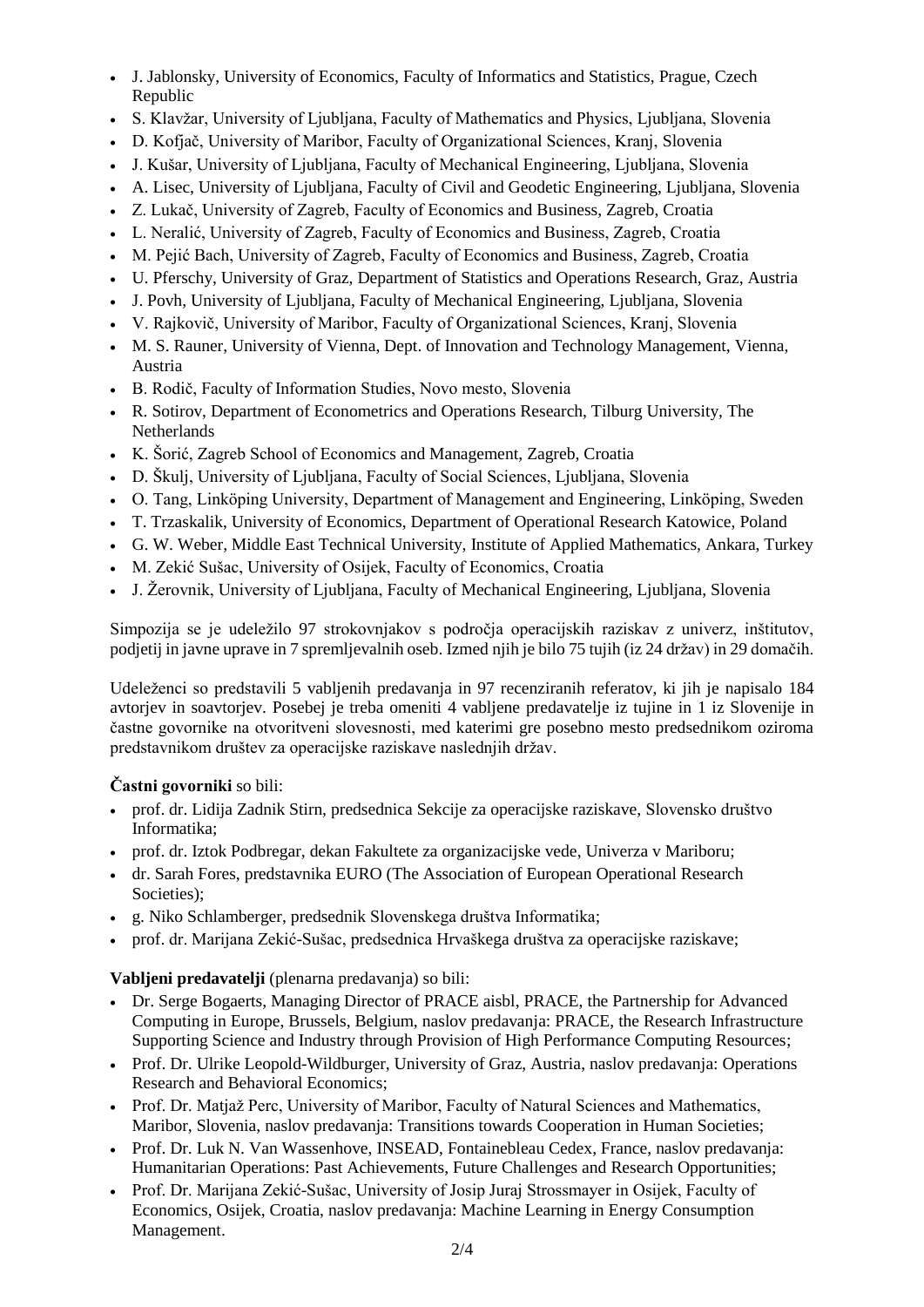Na SOR'17 smo organizirali **sedem posebnih sekcij**; in sicer:

- Advances in Modelling and Statistical Research of the Western Balkan Countries in the Times of Economic Crisis – so-organizatorji so bili University of Zagreb, Faculty of Economics and Business (Prof. Dr. Ksenija Dumičić), University of Tourism and Management in Skopje, Faculty of Economics (Assist. Prof. Dr. Blagica Novkovska) in SDI-SOR;
- High-Performance Computing and Big Data and General OR Topics so-organizatorja sta bila University of Ljubljana, Faculty of Mechanical Engineering (Dr. Janez Povh) in SDI-SOR;
- Logistics so-organizatorja sta bila University of Maribor, Faculty of Logistics (Assoc. Prof. Dr. Tomaž Kramberger) in SDI-SOR;
- MCDM Software and Applications so-organizatorji so bili Jožef Stefan Institute (Prof. Dr. Marko Bohanec, Scientific Councillor), University of Maribor, Faculty of Organisational Sciences (Assist. Prof. Dr. Mirjana Kljajić Borštnar, Prof. Dr. Vladislav Rajkovič, Professor Emeritus) in SDI-SOR.
- Metaheuristic Optimization so-organizatoria sta bila Computer Systems Department, Jožef Stefan Institute (Dr. Vida Vukašinović, Dr. Jurij Šilc) in SDI-SOR.
- MRP and Related Systems Approach to Industrial Engineering and Services so-organizatorji so bili University of Padua, Department of Management and Engineering (Prof. Dr. Daria Battini), CERRISK and MEDIFAS, Ljubljana (Prof. Dr. Marija Bogataj) in SDI-SOR.
- Systems Optimization and Control with Applications so-organizatorja sta bila University of Maribor, Faculty of Organisational Sciences (Assist. Prof. Dr. Davorin Kofjač) in SDI-SOR.

(Posebne) sekcije na SOR'17 je vodilo **dvaindvajset priznanih domačih in tujih strokovnjakov**; in sicer:

- D. Battini, University of Padua, Department of Management and Engineering, Padua, Italy;
- M. Bogataj, CERRISK Zavod INRISK, Ljubljana, Slovenia;
- M. Bohanec, Jožef Stefan Institute, Department of Knowledge Technologies, Ljubljana, Slovenia;
- D. Bokal, University of Maribor; Faculty of Natural Sciences and Mathematics, Maribor, Slovenia;
- V. Rajković, University of Maribor, Faculty of Organizational Sciences, Kranj, Slovenia;
- V. Čančer, University of Maribor, Faculty of Economics and Business, Maribor, Slovenia;
- K. Dumičić, University of Zagreb, Faculty of Economics and Business, Zagreb, Croatia;
- R. Gumzej, University of Maribor, Faculty of Logistics, Celje, Slovenia;
- T. Illés, Budapest University of Technology and Economics, Budapest, Hungary;
- M. Kljajić Borštnar, University of Maribor, Faculty of Organizational Sciences, Kranj, Slovenia;
- D. Kofjač, University of Maribor, Faculty of Organizational Sciences, Kranj, Slovenia;
- Z. Lukać, University of Zagreb, Department of Mathematics, Zagreb, Croatia;
- B. Novkovska, University of Tourism and Management, Faculty of Economics, Skopje,
- Republic of Macedonia;
- M. Pejić-Bach, University of Zagreb, Faculty Economics and Business, Zagreb, Croatia;
- S. Pivac, University of Split, Faculty of Economics, Split, Croatia;
- J. Povh, University of Ljubljana, Faculty of Mechanical Engineering, Institute of Mathematics, Physics and Mechanics, Ljubljana, Slovenia;
- J. Šilc, Jožef Stefan Institute, Computer Systems Department, Ljubljana, Slovenia;
- V. Vukašinović, Jožef Stefan Institute, Computer Systems Department, Ljubljana, Slovenia;
- L. Zadnik Stirn, University of Ljubljana, Biotechical Faculty, Ljubljana, Slovenia;
- M. Zekić-Susac, University of Josip Juraj Strossmayer in Osijek, Faculty of Economics, Osijek, Croatia;
- J. Žerovnik, University of Ljubljana, Faculty of Mechanical Engineering, Ljubljana, Slovenia.

Proceedings of the 14<sup>th</sup> International Symposium on Operational Research, ki so ga uredil prof. dr. Lidija Zadnik Stirn, prof. dr. Mirjana Kljajić Borštner, prof. dr. Janez Žerovnik in doc. dr. Samo Drobne bo *eferiran* v: ISI (Index to Scientific and Technical Proceedings on CD-ROM and ISI/ISTP&B online database), Current Mathematical Publications, Mathematical Review, MathSci, Zentrallblatt für Mathematics, Mathematics Abstracts, MATH on STN International CompactMath, INSPEC, Journal of Economic Literature.